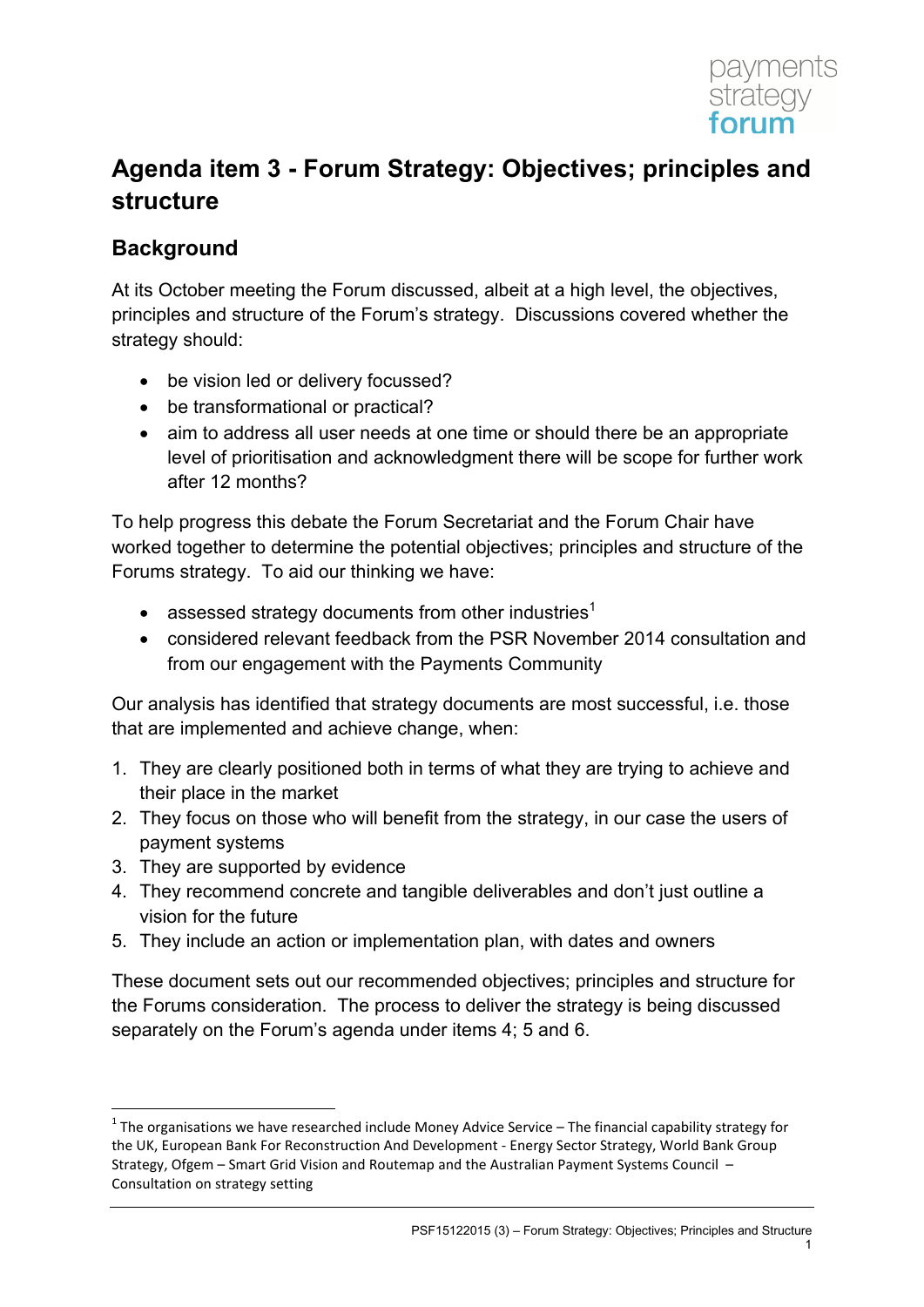

## **Strategic objectives**

Out the outset of any strategy setting process it is important that objectives are established that the strategy is aiming to achieve. In the context of our work we would recommend the strategy aims, at a minimum, to achieve the following objectives:

- 1. Secure and resilient
- 2. Efficient
- 3. Versatile and responsive to User Needs

**ACTION:** Forum to **discuss** and **agree** its objectives. The Forum Secretariat will then develop these into a vision statement for the strategy

#### **Strategy setting principles**

- 1. The Forum must ensure that **user interests** are at the heart of its strategy setting and **achieve general support from the Payments Community**
- 2. The work of the Forum should be **open and transparent,** and its strategy should be influenced by the views of the Community and taking into account relevant work undertaken by industry or others
- 3. Agreed strategic initiatives should be underpinned by a **positive business case**, including the impact on users; maintaining or enhancing **security and resilience**
- 4. The strategy should aim to be **ambitious in its outlook** but the **emphasis should be on concrete deliverables**, rather than a softer aspirational vision and / or goals
- 5. It should be **more important to address a small group of fundamental root causes** of detriments, rather than lots of individual detriments in isolation
- 6. The Forum **should anticipate that further work may be required beyond Year 1** but it will be important that the strategy identifies the work required; a timeframe for completion and an owner (s) as part of its implementation plan
- 7. Full account should be taken of **regulatory, technological and market developments** in and outside of the UK

**ACTION:** Principles 1 to 3 were agreed at the October meeting.Forum to **discuss** and **agree** principles 4 to 7